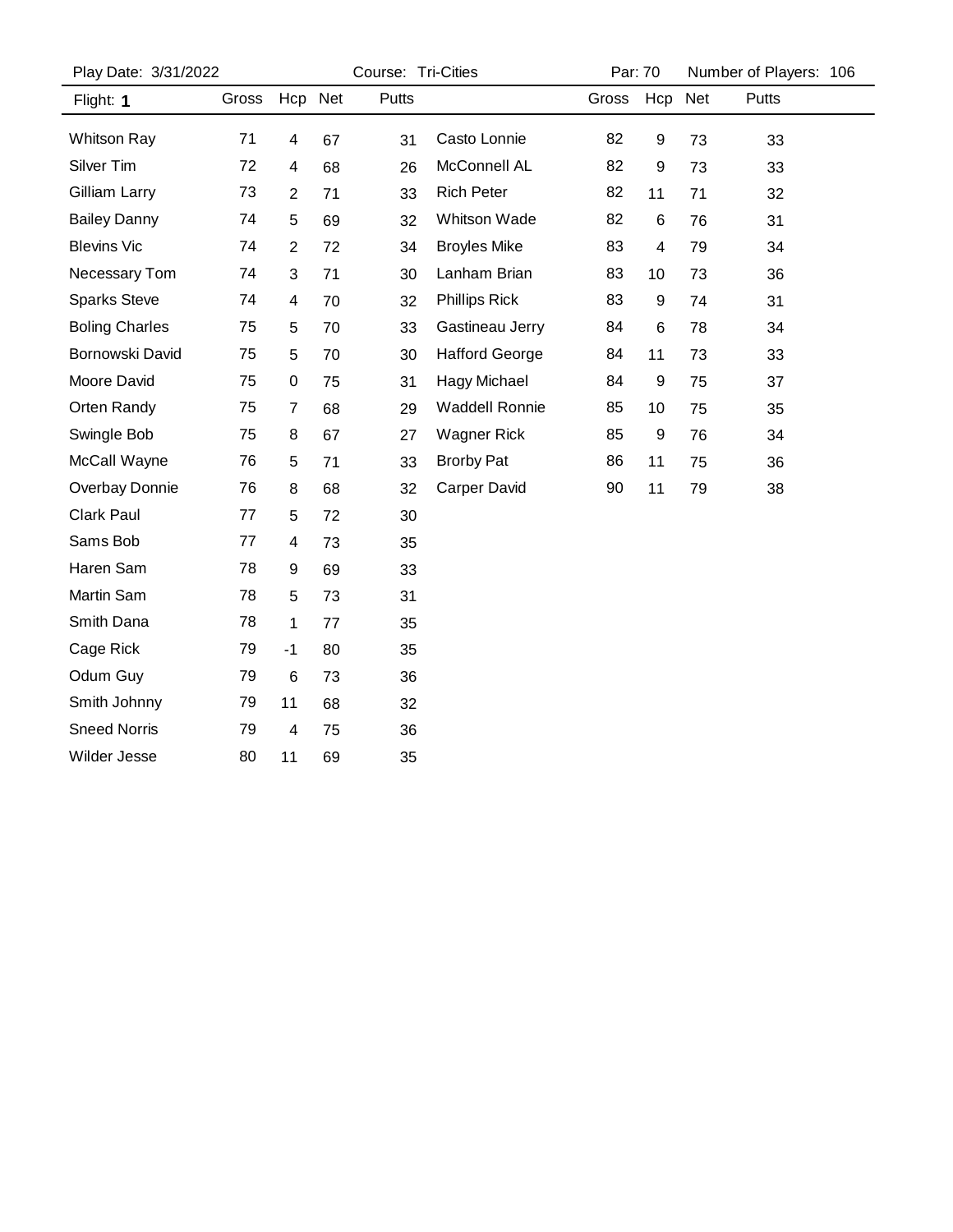| Play Date: 3/31/2022   |       |         | Course: Tri-Cities |              |                          | Par: 70 |         | Number of Players: 106 |       |  |
|------------------------|-------|---------|--------------------|--------------|--------------------------|---------|---------|------------------------|-------|--|
| Flight: 2              | Gross | Hcp Net |                    | <b>Putts</b> |                          | Gross   | Hcp Net |                        | Putts |  |
| Smith Joe              | 79    | 13      | 66                 | 33           | Roberts Larry            | 91      | 15      | 76                     | 33    |  |
| <b>Scalf Michael</b>   | 84    | 15      | 69                 | 30           | Swift Gary               | 91      | 14      | 77                     | 39    |  |
| Carroll Bill           | 85    | 13      | 72                 | 34           | Johnson Don              | 92      | 15      | 77                     | 38    |  |
| <b>Compton Barry</b>   | 85    | 14      | 71                 | 33           | <b>Rindfleisch Perry</b> | 93      | 16      | 77                     | 34    |  |
| Hogan John             | 85    | 14      | 71                 | 34           | <b>Bell Michael</b>      | 94      | 19      | 75                     | 36    |  |
| Marsh Kent             | 85    | 12      | 73                 | 36           | Peters Mark              | 94      | 18      | 76                     | 37    |  |
| <b>Garnett Charlie</b> | 86    | 14      | 72                 | 35           | Songer Lewis             | 94      | 14      | 80                     | 35    |  |
| Archer John            | 87    | 12      | 75                 | 30           | Humphreys Eddie          | 95      | 19      | 76                     | 35    |  |
| Dunlap Wayne           | 87    | 18      | 69                 | 33           | McGee Wayne              | 100     | 18      | 82                     | 39    |  |
| <b>Shaffer Dwight</b>  | 87    | 18      | 69                 | 36           |                          |         |         |                        |       |  |
| <b>White Steve</b>     | 87    | 15      | 72                 | 34           |                          |         |         |                        |       |  |
| <b>Higgins Mike</b>    | 88    | 15      | 73                 | 37           |                          |         |         |                        |       |  |
| Larson Gary            | 88    | 16      | 72                 | 34           |                          |         |         |                        |       |  |
| Snodgrass Herbert      | 88    | 17      | 71                 | 33           |                          |         |         |                        |       |  |
| Campbell David         | 89    | 19      | 70                 | 36           |                          |         |         |                        |       |  |
| <b>Keller Fred</b>     | 89    | 19      | 70                 | 36           |                          |         |         |                        |       |  |
| Presnell Ray           | 89    | 14      | 75                 | 42           |                          |         |         |                        |       |  |
| Shake Jim              | 89    | 17      | 72                 | 35           |                          |         |         |                        |       |  |
| <b>Bell Larry</b>      | 90    | 14      | 76                 | 36           |                          |         |         |                        |       |  |
| <b>Bradshaw Carl</b>   | 90    | 17      | 73                 | 46           |                          |         |         |                        |       |  |
| <b>Clark Mack</b>      | 90    | 18      | 72                 | 30           |                          |         |         |                        |       |  |
| <b>Buehrig Britton</b> | 91    | 19      | 72                 | 36           |                          |         |         |                        |       |  |
| Forby Ronnie           | 91    | 16      | 75                 | 38           |                          |         |         |                        |       |  |
| Gould Dan              | 91    | 14      | 77                 | 36           |                          |         |         |                        |       |  |